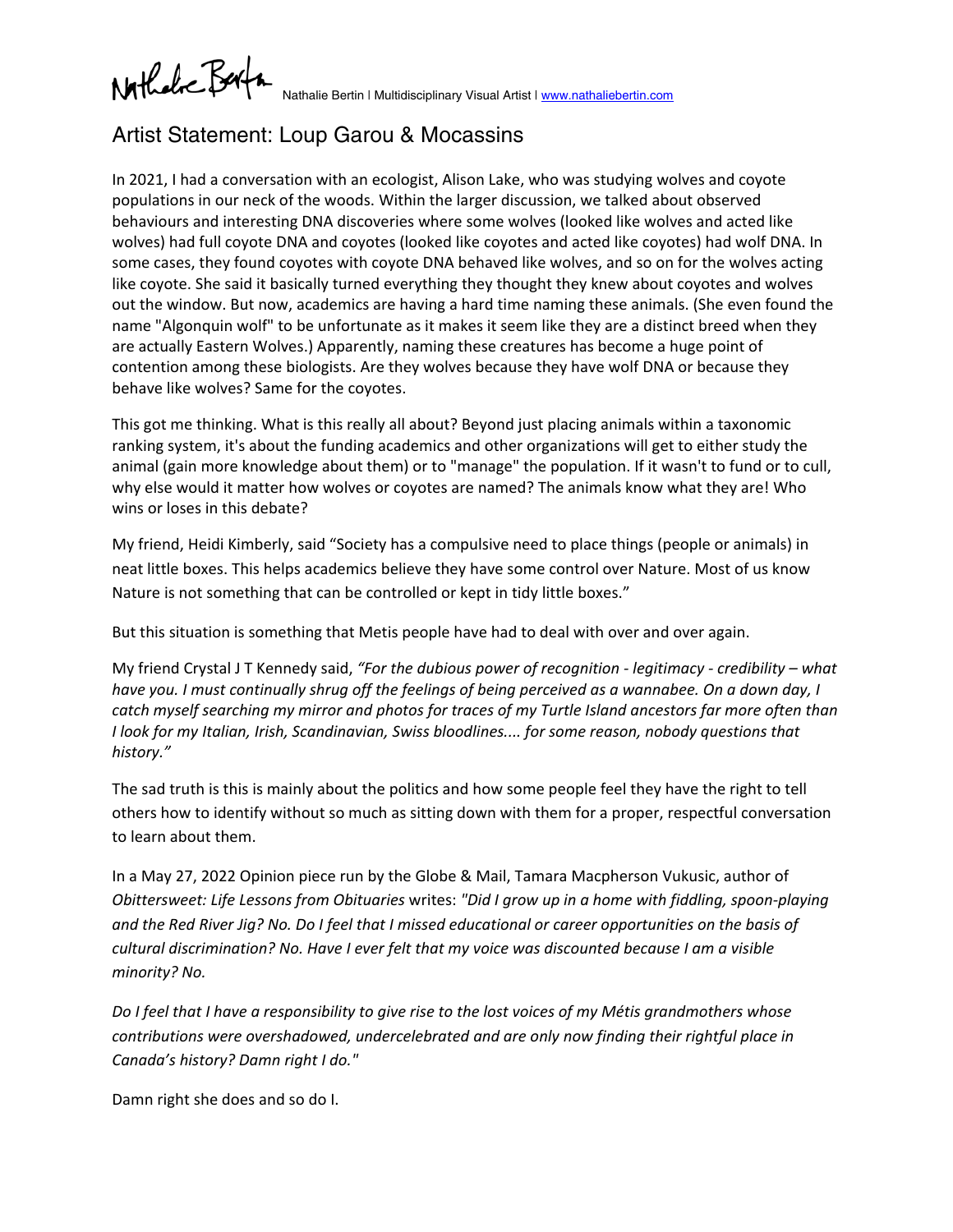Nathalic Berta

Nathalie Bertin | Multidisciplinary Visual Artist | [www.nathaliebertin.com](http://www.nathaliebertin.com/)

## Artist Statement: Loup Garou & Mocassins

The thing I keep coming back to when I think about cultures is that they evolve over several generations and continue to evolve over generations. A distinct culture doesn't just pop up out of nowhere and become a "nation" with an intact language, arts, or distinct venison pie. It takes several generations. So, if we look at the Metis -- from wherever geographic location they root from -- does it not make sense that the family lines that start in the 1600s are simply more seasoned (for lack of better word)? There've been extra generations to evolve the culture. I just don't see how government or any of the provincial Metis organizations can say any Metis that predates British takeover doesn't count - unless they just don't want to fund them.

As a person of mixed ancestry who identifies as Franco-Metis, I am often confronted by those academics or politicians or even AnonyBullies who insist on telling me how I can or should identify. I am accepted by my community and those who know me but have been accused of race shifting by others who don't. After years of hard research, I know my story, my ancestors and the culture I live. I look forward to learning more as it reveals itself too.

In the end, I couldn't care less what others call me. I'm a human being first regardless of my name, my heritage, my roots or even my spirit name. In terms of "proof", I'm pretty comfortable and transparent about whom I am although I am always happy to learn more about my family line. There are so many of us who share anecdotal histories, who can identify family members with distant cousins – and sometimes perfect strangers - that help to strengthen our ties and prove, not only who we are but where we come from. Many of us also have Elders and community members who accept us as we are – as human beings who share family (however near or distant), values, traits, traditions and, most importantly, respect for one another. These are the people my art is for first. If I am able to inspire them to simply be and have pride in their own stories, then I will have done my job.

For everyone else, I am happy to share my story. Whether to understand the nuances of Metis culture, or to enjoy my artistic style or learn a little bit of Canadian history you wouldn't learn in school books, you are welcome to take it all in. *Loup Garou and Moccasins* is simply my story (so far) told in four parts.

Starting at the center, the moccushions represent my early learning and stories I've been told. They are my internal world of knowledge and imagination. They represent my foundation. You can read some of the stories in my book "Loup garou, mocassins and Metis Folklore". The book is written in both English and French too!

Part 2 is made of pieces that represent my growth. The paintings reflect my thoughts, dreams and life experiences. The photo essays show real life, death, beauty and everything else I have observed while seeking my place on earth.

Part 3 is work that represents some key figures in my ancestry. Starting with my oldest Metis root ancestors and followed by a couple of generations of females. Marie's story is only known to us because her European husband was a soldier and historic key figure. Her daughter, Jeanne, whose story is briefly